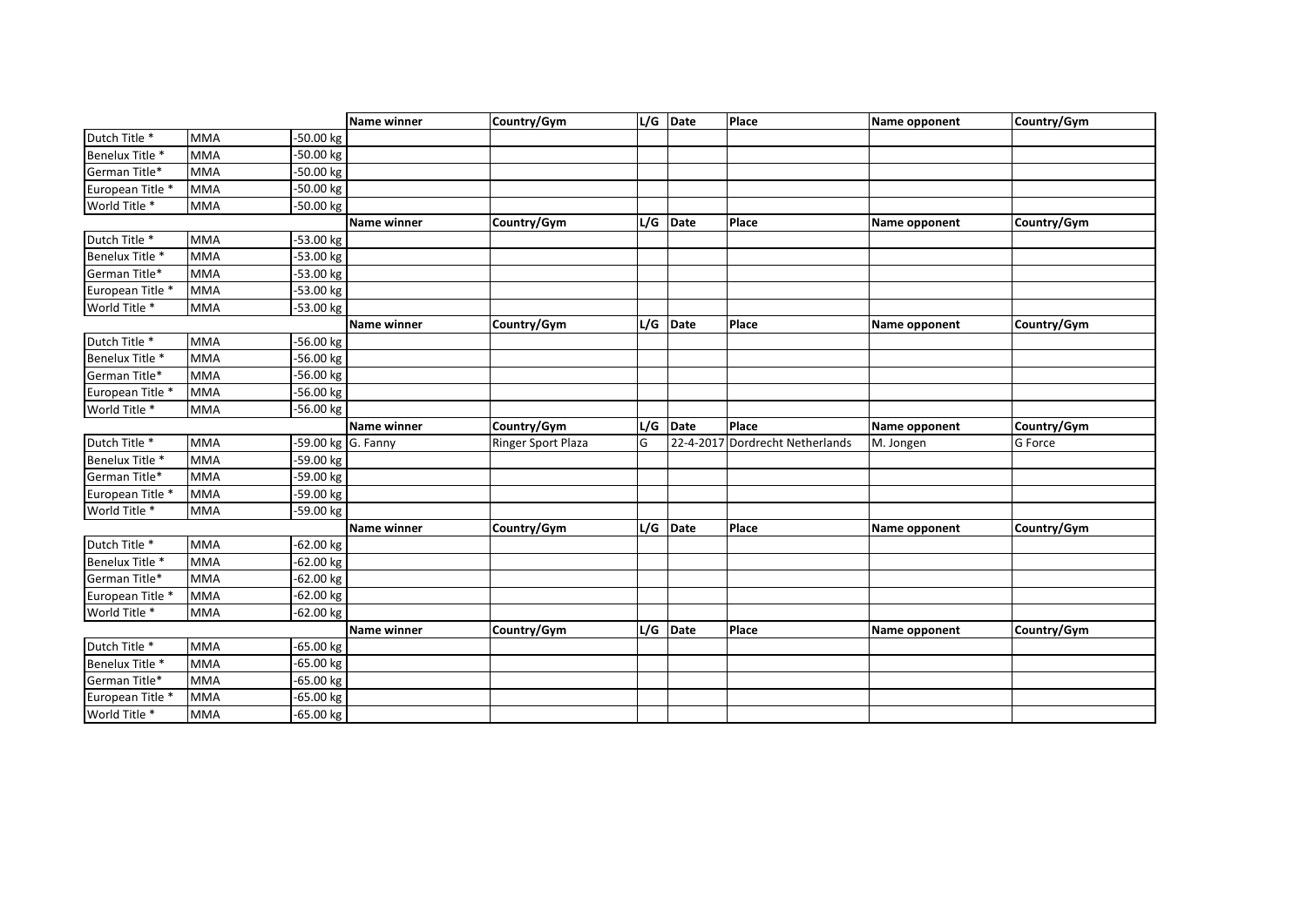|                  |            |             | Name winner        | Country/Gym |     | L/G Date   | Place        | Name opponent | Country/Gym |
|------------------|------------|-------------|--------------------|-------------|-----|------------|--------------|---------------|-------------|
| Dutch Title *    | <b>MMA</b> | -68.00 kg   |                    |             |     |            |              |               |             |
| Benelux Title *  | <b>MMA</b> | -68.00 kg   |                    |             |     |            |              |               |             |
| German Title*    | <b>MMA</b> | -68.00 kg   |                    |             |     |            |              |               |             |
| European Title * | <b>MMA</b> | -68.00 kg   |                    |             |     |            |              |               |             |
| World Title *    | <b>MMA</b> | $-68.00$ kg |                    |             |     |            |              |               |             |
|                  |            |             | <b>Name winner</b> | Country/Gym |     | $L/G$ Date | <b>Place</b> | Name opponent | Country/Gym |
| Dutch Title *    | <b>MMA</b> | -71.00 kg   |                    |             |     |            |              |               |             |
| Benelux Title *  | <b>MMA</b> | $-71.00$ kg |                    |             |     |            |              |               |             |
| German Title*    | <b>MMA</b> | $-71.00$ kg |                    |             |     |            |              |               |             |
| European Title * | <b>MMA</b> | -71.00 kg   |                    |             |     |            |              |               |             |
| World Title *    | <b>MMA</b> | -71.00 kg   |                    |             |     |            |              |               |             |
|                  |            |             | Name winner        | Country/Gym |     | $L/G$ Date | Place        | Name opponent | Country/Gym |
| Dutch Title *    | <b>MMA</b> | -74.00 kg   |                    |             |     |            |              |               |             |
| Benelux Title *  | <b>MMA</b> | -74.00 kg   |                    |             |     |            |              |               |             |
| German Title*    | <b>MMA</b> | -74.00 kg   |                    |             |     |            |              |               |             |
| European Title * | <b>MMA</b> | -74.00 kg   |                    |             |     |            |              |               |             |
| World Title *    | <b>MMA</b> | -74.00 kg   |                    |             |     |            |              |               |             |
|                  |            |             | Name winner        | Country/Gym | L/G | Date       | Place        | Name opponent | Country/Gym |
| Dutch Title *    | <b>MMA</b> | -77.00 kg   |                    |             |     |            |              |               |             |
| Benelux Title *  | <b>MMA</b> | -77.00 kg   |                    |             |     |            |              |               |             |
| German Title*    | <b>MMA</b> | -77.00 kg   |                    |             |     |            |              |               |             |
| European Title * | <b>MMA</b> | -77.00 kg   |                    |             |     |            |              |               |             |
| World Title *    | MMA        | -77.00 kg   |                    |             |     |            |              |               |             |
|                  |            |             | <b>Name winner</b> | Country/Gym |     | L/G Date   | Place        | Name opponent | Country/Gym |
| Dutch Title *    | <b>MMA</b> | -80.00 kg   |                    |             |     |            |              |               |             |
| Benelux Title *  | <b>MMA</b> | -80.00 kg   |                    |             |     |            |              |               |             |
| German Title*    | <b>MMA</b> | $-80.00$ kg |                    |             |     |            |              |               |             |
| European Title * | <b>MMA</b> | $-80.00$ kg |                    |             |     |            |              |               |             |
| World Title *    | <b>MMA</b> | -80.00 kg   |                    |             |     |            |              |               |             |
|                  |            |             | Name winner        | Country/Gym |     | L/G Date   | Place        | Name opponent | Country/Gym |
| Dutch Title *    | <b>MMA</b> | -83.00 kg   |                    |             |     |            |              |               |             |
| Benelux Title *  | <b>MMA</b> | -83.00 kg   |                    |             |     |            |              |               |             |
| German Title*    | <b>MMA</b> | $-83.00 kg$ |                    |             |     |            |              |               |             |
| European Title * | <b>MMA</b> | -83.00 kg   |                    |             |     |            |              |               |             |
| World Title *    | <b>MMA</b> | -83.00 kg   |                    |             |     |            |              |               |             |